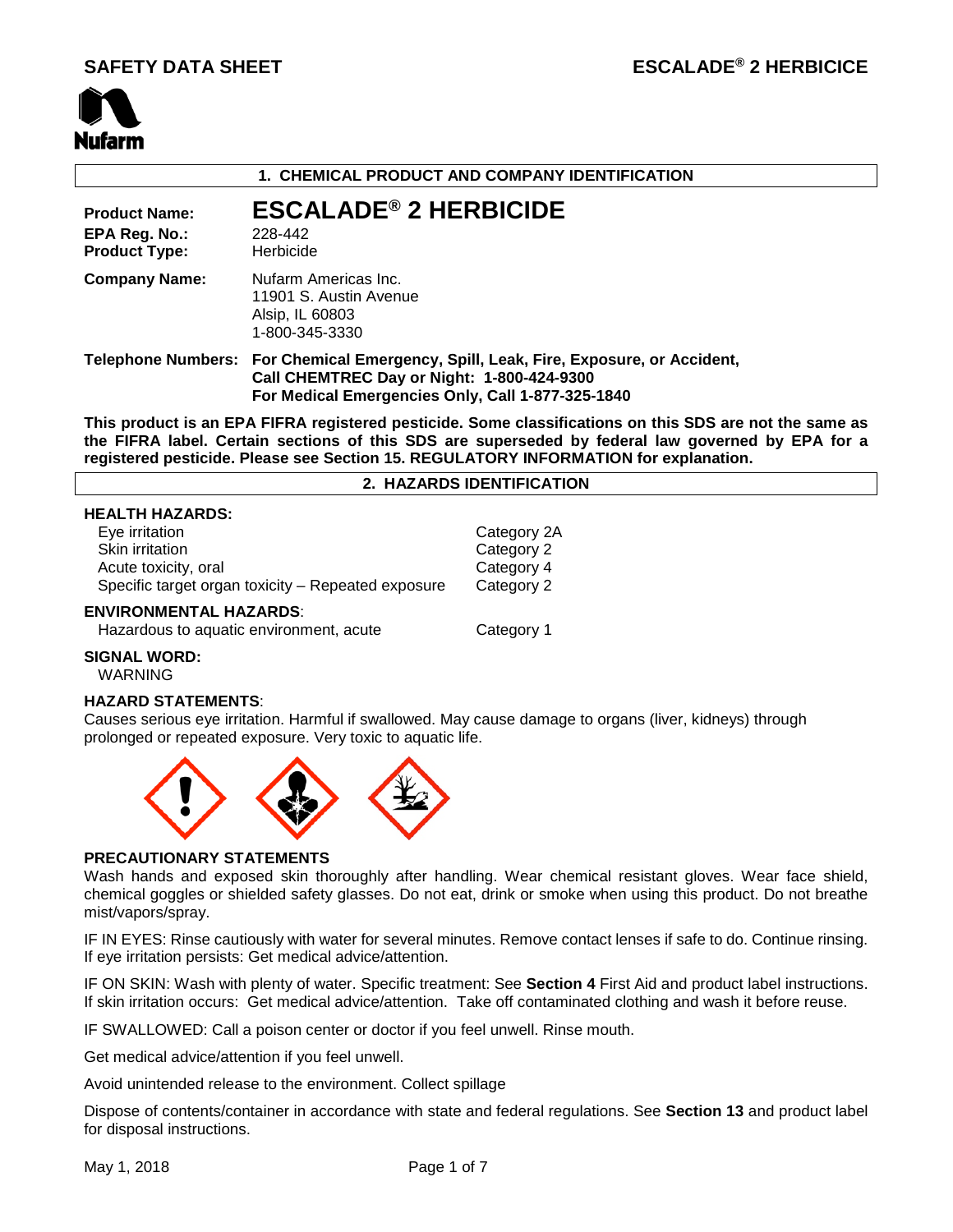## **3. COMPOSITION / INFORMATION ON INGREDIENTS**

| <b>COMPONENT</b>                                     | <b>CAS NO.</b>      | % BY WEIGHT         |
|------------------------------------------------------|---------------------|---------------------|
| Dimethylamine Salt of 2,4-Dichlorophenoxyacetic Acid | 2008-39-1           | $38.3 - 40.7$       |
| 1-Methylheptyl Ester of Fluroxypyr                   | 81406-37-3          | $5.6 - 6.2$         |
| Dicamba (3,6-Dichloro-o-Anisic Acid)                 | 1918-00-9           | $3.9 - 4.3$         |
| Solvent Naphtha (Petroleum), Heavy Aromatic          | 64742-94-5          | $5.9 - 6.5$         |
| Other Ingredients:                                   | <b>Trade Secret</b> | <b>Trade Secret</b> |

| CAS NO.        | % BY WEIGHT         |
|----------------|---------------------|
| 008-39-1       | $38.3 - 40.7$       |
| 1406-37-3      | $5.6 - 6.2$         |
| $918 - 00 - 9$ | $3.9 - 4.3$         |
| 4742-94-5      | $5.9 - 6.5$         |
| ade Secret     | <b>Trade Secret</b> |

**Synonyms:** Mixture of 2,4-D DMA, Fluroxypyr MHE, and Dicamba

Ingredients not precisely identified are proprietary or non-hazardous. Values are not product specifications.

## **4. FIRST AID MEASURES**

**If in Eyes:** Hold eye open and rinse slowly and gently with water for 15 to 20 minutes. Remove contact lenses, if present, after the first 5 minutes, then continue rinsing eye. Call a poison control center or doctor for treatment advice.

**If Swallowed:** Call a poison control center or doctor immediately for treatment advice. Have person sip a glass of water if able to swallow. Do not induce vomiting unless told to do so by the poison control center or doctor. Do not give anything by mouth to an unconscious person.

**If on Skin or Clothing:** Take off contaminated clothing. Rinse skin immediately with plenty of water for 15 to 20 minutes. Call a poison control center or doctor for treatment advice.

**If Inhaled:** Move person to fresh air. If person is not breathing, call 911 or an ambulance, then give artificial respiration, preferably by mouth-to-mouth, if possible. Call a poison control center or doctor for further treatment advice.

**Most Important symptoms/effects:** Eye exposure may cause moderate irritation**.** Skin exposure may cause irritation.

**Indication of Immediate medical attention and special treatment if needed:** There is no specific antidote if this product is ingested. Treat symptomatically.

## **5. FIRE FIGHTING MEASURES**

**Extinguishing Media:** Recommended for large fires: foam or water spray. Recommended for small fires: dry chemical or carbon dioxide.

**Special Fire Fighting Procedures:** Firefighters should wear NIOSH/MSHA approved self-contained breathing apparatus and full fire-fighting turn out gear. Dike area to prevent runoff and contamination of water sources. Dispose of fire control water later.

**Unusual Fire and Explosion Hazards:** If water is used to fight fire or cool containers, dike to prevent runoff contamination of municipal sewers and waterways.

**Hazardous Decomposition Materials (Under Fire Conditions):** May produce gases such as hydrogen chloride and oxides of carbon and nitrogen.

## **6. ACCIDENTAL RELEASE MEASURES**

**Personal Precautions:** Wear appropriate protective gear for the situation. See Personal Protection information in Section 8.

**Environmental Precautions:** Prevent material from entering public sewer systems or any waterways. Do not flush to drain. Large spills to soil or similar surfaces may necessitate removal of topsoil. The affected area should be removed and placed in an appropriate container for disposal.

**Methods for Containment:** Dike spill using absorbent or impervious materials such as earth, sand or clay. Collect and contain contaminated absorbent and dike material for disposal.

**Methods for Cleanup and Disposal:** Pump any free liquid into an appropriate closed container. Collect washings for disposal. Decontaminate tools and equipment following cleanup. See Section 13: DISPOSAL CONSIDERATIONS for more information.

**Other Information:** Large spills may be reportable to the National Response Center (800-424-8802) and to state and/or local agencies.

## **7. HANDLING AND STORAGE**

## **HANDLING**:

Do not get in eyes or on clothing. Avoid contact with skin. Users should wash hands before eating, drinking, chewing gum, using tobacco, or using the toilet. Remove clothing/Personal Protective Equipment (PPE) immediately if pesticide gets inside. Then wash thoroughly and put on clean clothing. If pesticide gets on skin, wash immediately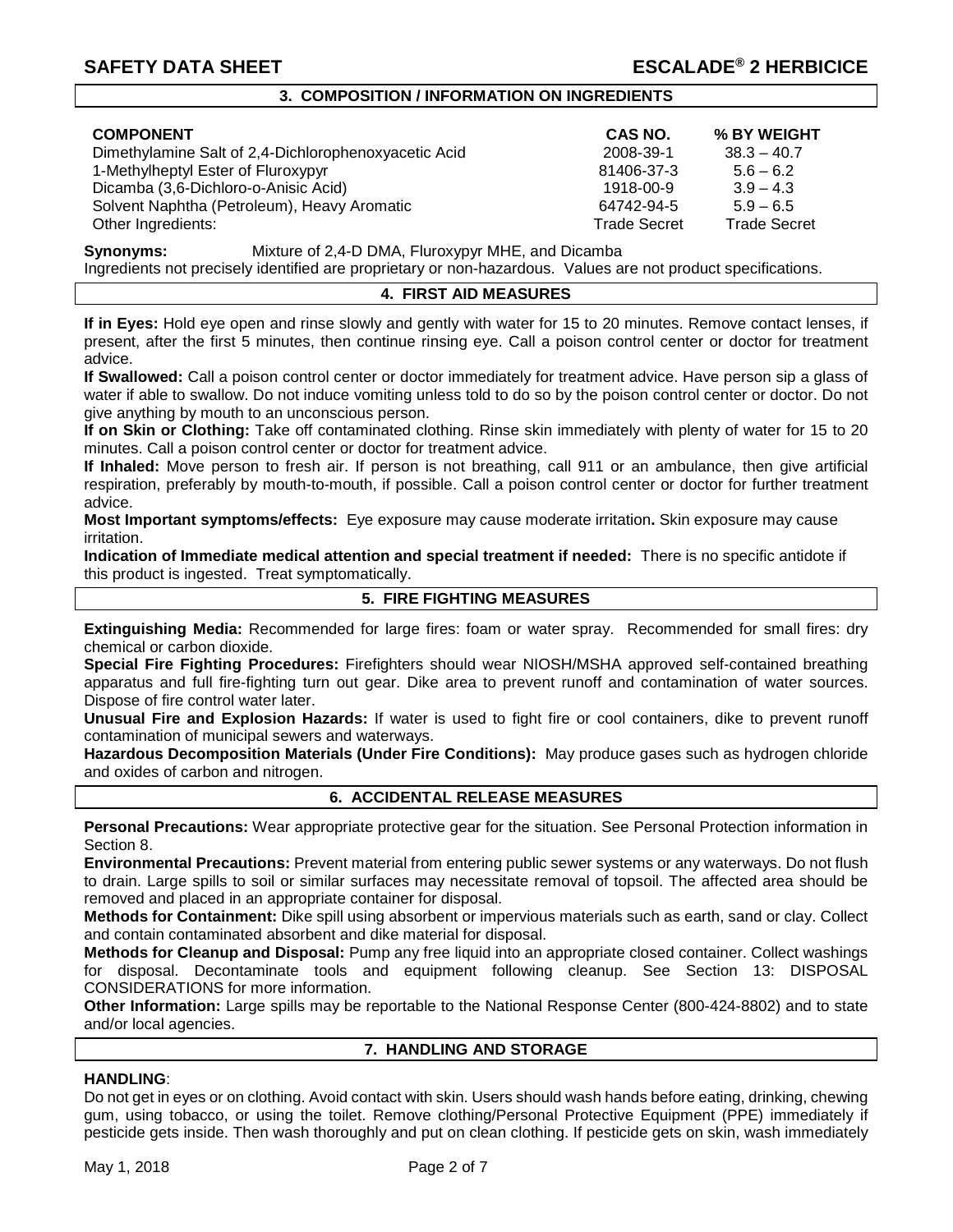with soap and water. Remove PPE immediately after handling this product. Wash the outside of gloves before removing. As soon as possible, wash thoroughly and change into clean clothing.

## **STORAGE:**

Always use original container to store pesticides in a secured warehouse or storage building. Store at temperatures above 25° F. Protect from freezing. If allowed to freeze, remix well before using. This does not alter the product. Containers should be opened in well-ventilated areas. Keep container tightly sealed when not in use. Do not stack cardboard cases more than two pallets high. Do not store near open containers of fertilizer, seed or other pesticides. Do not contaminate water, food or feed by storage or disposal.

## **8. EXPOSURE CONTROLS / PERSONAL PROTECTION**

## **Engineering Controls:**

Where engineering controls are indicated by specific use conditions or a potential for excessive exposure, use local exhaust ventilation at the point of generation.

## **Personal Protective Equipment:**

**Eye/Face Protection:** To avoid contact with eyes, wear face shield, goggles or safety glasses. An emergency eyewash or water supply should be readily accessible to the work area.

**Skin Protection:** To avoid contact with skin, wear long-sleeved shirt, long pants, shoes, socks and chemicalresistant gloves. When mixing or loading, cleaning up spills or equipment or otherwise expose to the concentrate also wear a chemical-resistant apron. An emergency shower or water supply should be readily accessible to the work area.

**Respiratory Protection:** Not normally required. If vapors or mists exceed acceptable levels, wear NIOSH approved air-purifying respirator with cartridges/canisters approved for use against pesticides.

**General Hygiene Considerations:** Personal hygiene is an important work practice exposure control measure and the following general measures should be taken when working with or handling this material: 1) do not store, use and/or consume foods, beverages, tobacco products, or cosmetics in areas where this material is stored; 2) wash hands and face carefully before eating, drinking, using tobacco, applying cosmetics or using the toilet.

## **Exposure Guidelines:**

| <b>TWA</b> | <b>STEL</b> | <b>TWA</b>  | <b>STEL</b> | Unit              |
|------------|-------------|-------------|-------------|-------------------|
| $10*$      | NE          | $10*$       | NE          | mg/m <sup>3</sup> |
| <b>NE</b>  | NE.         | <b>NE</b>   | NE          |                   |
| <b>NE</b>  | NE.         | <b>NE</b>   | <b>NE</b>   |                   |
| NE         | NE.         | <b>NE</b>   | <b>NE</b>   |                   |
| <b>NE</b>  | NE.         | <b>NE</b>   | <b>NE</b>   |                   |
|            |             | <b>OSHA</b> |             | <b>ACGIH</b>      |

Based on adopted limit for 2,4-D NE = Not Established

\*\* Manufacturer recommended limit of 100 mg/m<sup>3</sup> total hydrocarbon vapor.

## **9. PHYSICAL AND CHEMICAL PROPERTIES**

| Amber colored liquid<br>Mild amine odor<br>No data available<br>$5.5 - 8$<br>25° F (-4° C)<br>No data available<br>>230° F (>110° C) Setaflash<br>No data available<br>No data available<br>No data available<br>No data available<br>No data available<br>1.169 $@25°$ C<br>Soluble<br>No data available<br>No data available |
|--------------------------------------------------------------------------------------------------------------------------------------------------------------------------------------------------------------------------------------------------------------------------------------------------------------------------------|
| No data available<br>51.6 cPs @ 25° C                                                                                                                                                                                                                                                                                          |
|                                                                                                                                                                                                                                                                                                                                |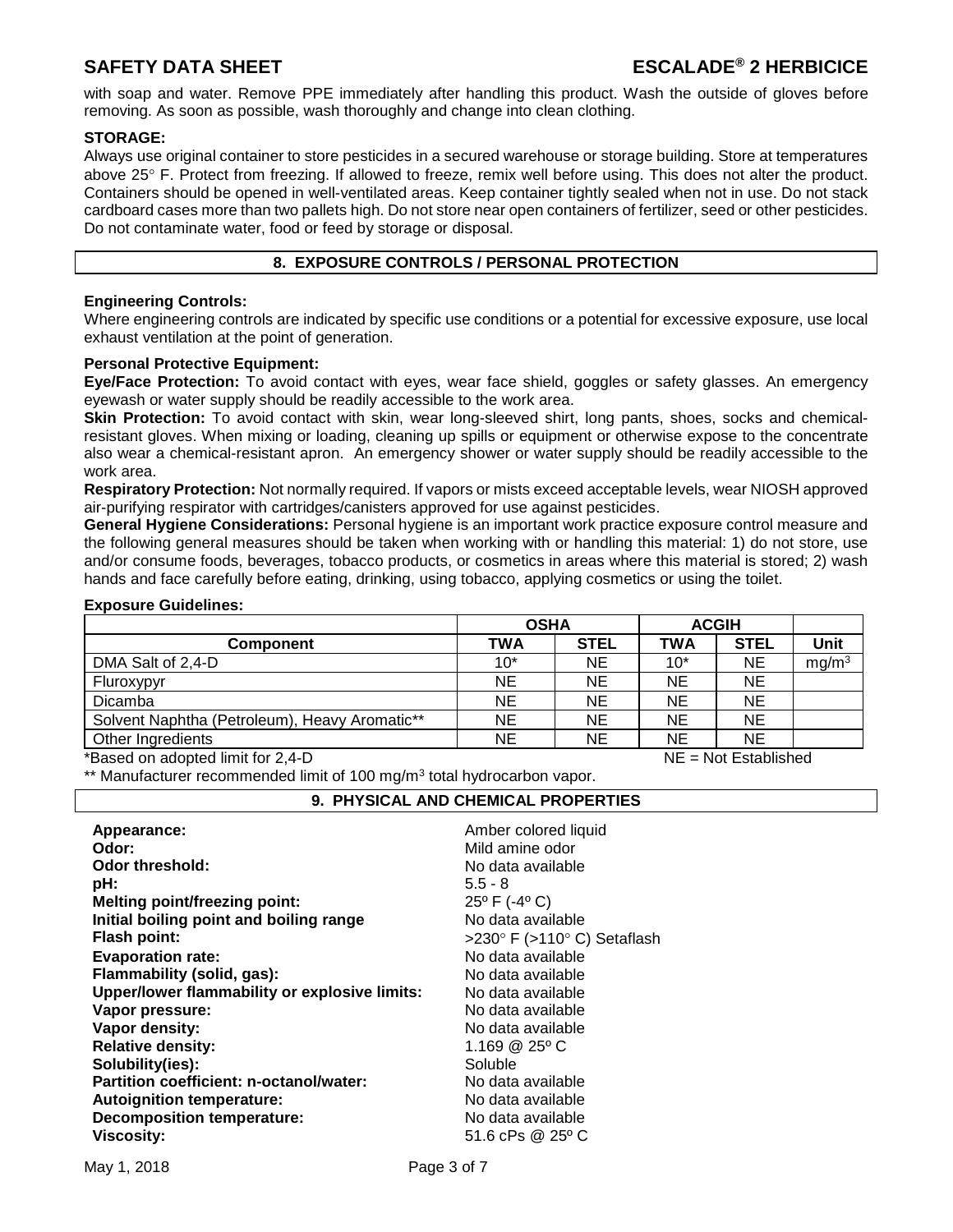**Note:** Physical data are typical values, but may vary from sample to sample. A typical value should not be construed as a guaranteed analysis or as a specification.

## **10. STABILITY AND REACTIVITY**

## **Reactivity:** Not reactive.

**Chemical Stability:** This material is stable under normal handling and storage conditions.

**Possibility of Hazardous Reactions:** Will not occur.

**Conditions to Avoid:** Excessive heat. Do not store near heat or flame.

**Incompatible Materials:** Strong oxidizing agents: bases and acids.

**Hazardous Decomposition Products:** Under fire conditions may produce gases such as hydrogen chloride and oxides of carbon and nitrogen.

## **11. TOXICOLOGICAL INFORMATION**

**Likely Routes of Exposure:** Eye contact, Skin contact **Symptoms of Exposure:** 

**Eye Contact:** Causes substantial but temporary eye damage. Vapors and mist may cause irritation.

**Skin Contact:** Slightly toxic and moderately irritating based on toxicity studies. Overexposure by skin absorption may cause symptoms similar to those for ingestion.

**Ingestion:** Slightly toxic if ingested based on toxicity studies. May cause headache, dizziness, nausea, vomiting, gastrointestinal irritation, weakness and central nervous system depression.

**Inhalation:** Low inhalation toxicity based on toxicity studies.

## **Delayed, immediate and chronic effects of exposure:** Eye irritation

## **Toxicological Data:**

Data from laboratory studies conducted on a similar, but not identical, formulation:

**Oral:** Rat LD<sub>50</sub>: 1,750 mg/kg (female) (estimated based on mortalities for doses tested)

**Dermal:** Rat LD<sub>50</sub>: >2,000 mg/kg

**Inhalation:** Rat 4-hr LC<sub>50</sub>: >2.07 mg/L

**Eye Irritation:** Rabbit: Moderately irritating

**Skin Irritation:** Rabbit: Moderately irritating

**Skin Sensitization:** Not a contact sensitizer in guinea pigs following repeated skin exposure.

**Subchronic (Target Organ) Effects:** Repeated overexposure may cause effects to liver, kidneys, blood chemistry, testes and gross motor function. Rare cases of peripheral nerve damage have been reported, but extensive animal studies have failed to substantiate these observations, even at high doses for prolonged periods.

**Carcinogenicity / Chronic Health Effects:** Various animal cancer tests have shown no reliably positive association between 2,4-D exposure and cancer. Epidemiology studies on herbicide use have been both positive and negative with the majority being negative. The U.S. EPA has given 2,4-D and dicamba a Class D classification (not classifiable as to human carcinogenicity). Fluroxypyr did not cause cancer in laboratory animals.

**Reproductive Toxicity:** No impairment of reproductive function attributable to 2,4-D have been noted in laboratory animal studies. In animal studies, fluroxypyr has been shown not to interfere with reproduction. Dicamba did not interfere with fertility in reproduction studies in laboratory animals.

**Developmental Toxicity:** Studies in laboratory animals with 2,4-D have shown decreased fetal body weights and delayed development in the offspring at doses toxic to mother animals. Fluroxypyr did not cause birth defects in animals; other effects were seen in the fetus only at doses which caused toxic effects in the mother. Animal tests with dicamba have not demonstrated developmental effects.

**Genotoxicity:** There have been some positive and some negative studies, but the weight of evidence is that 2,4-D is not mutagenic. Animal tests with fluroxypyr and dicamba did not demonstrate mutagenic effects. **Assessment Carcinogenicity:**

This product contains substances that are considered to be probable or suspected human carcinogens as follows:

|                                             | <b>Regulatory Agency Listing As Carcinogen</b> |             |            |             |
|---------------------------------------------|------------------------------------------------|-------------|------------|-------------|
| Component                                   | <b>ACGIH</b>                                   | <b>IARC</b> | <b>NTP</b> | <b>OSHA</b> |
| Chlorophenoxy Herbicides                    | No                                             | 2Β          | No         | No          |
| <b>Dicamba</b>                              | No                                             | No          | No         | No          |
| Fluroxypyr                                  | No                                             | No          | No         | No          |
| Solvent Naphtha (Petroleum), Heavy Aromatic | No                                             | No          | No         | No          |
| Other Ingredients                           | No                                             | No          | No         | No          |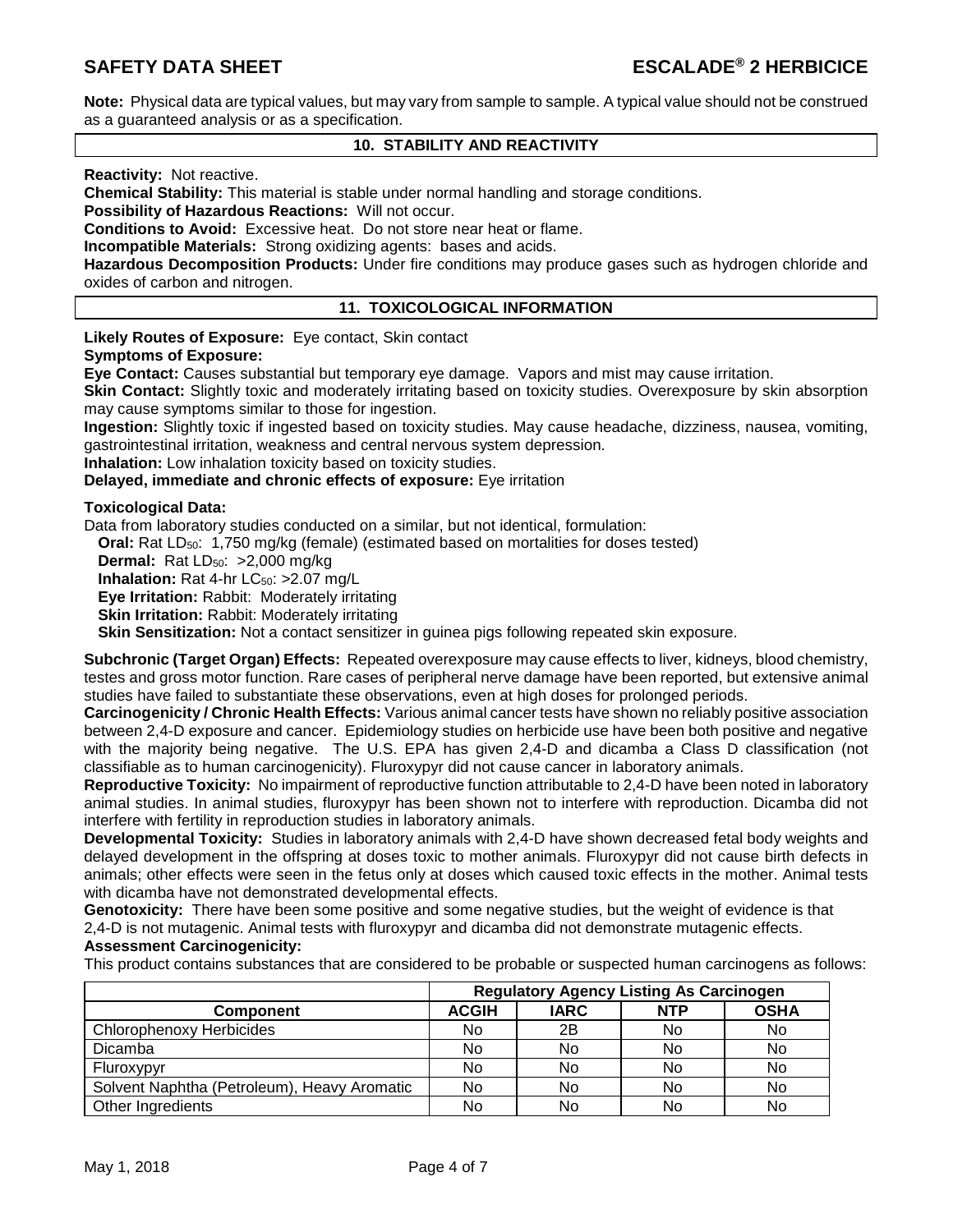## **12. ECOLOGICAL INFORMATION**

## **Ecotoxicity:**

#### **Data on 2,4-D, Dimethylamine Salt:**

| 96-hour LC <sub>50</sub> Bluegill:      | 524 mg/l   | Bobwhite Quail Oral LD <sub>50</sub> :        | 500 mg/kg  |
|-----------------------------------------|------------|-----------------------------------------------|------------|
| 96-hour LC <sub>50</sub> Rainbow Trout: | $250$ mg/l | Mallard Duck 8-day Dietary LC <sub>50</sub> : | >5,620 ppm |
| 48-hour EC <sub>50</sub> Daphnia:       | 184 mg/l   |                                               |            |

## **Data on Fluroxypyr 1-Methylheptyl Ester:**

Fluroxypyr 1-Methylheptyl Ester is highly toxic to aquatic invertebrates on an acute basis (LC $_{50}$  or EC $_{50}$  is between 0.1 and 1 mg/L). Concentrations for fish were not determined because they exceed water solubility. Fluroxypyr 1-Methylheptyl Ester is highly insoluble in water. Fluroxypyr 1-Methylheptyl Ester is practically non-toxic to birds on an acute and dietary basis (LD $_{50}$  > 2,000 mg/kg and LC $_{50}$  > 5,000 ppm).

## **Data on Dicamba:**

| ,                                       |          |                                                             |             |
|-----------------------------------------|----------|-------------------------------------------------------------|-------------|
| 96-hour LC <sub>50</sub> Bluegill:      | 135 mg/l | Bobwhite Quail 8-day Dietary LC <sub>50</sub> : >10,000 ppm |             |
| 96-hour LC <sub>50</sub> Rainbow Trout: | 135 mg/l | Mallard Duck 8-day Dietary LC <sub>50</sub> :               | >10,000 ppm |
| 48-hour EC <sub>50</sub> Daphnia:       | 110 mg/l |                                                             |             |

## **Environmental Fate:**

In laboratory and field studies, 2,4-D DMA salt rapidly dissociated to parent acid in the environment. The typical half-life of the resultant 2,4-D acid ranged from a few days to a few weeks.

In laboratory and field studies, Fluroxypyr 1-Methylheptyl Ester rapidly de-esterfied to parent acid in the environment. The typical soil half-life for fluroxypyr (acid and ester) ranged from one to four weeks. Microbial metabolism is the primary degradation mechanism in soil. The typical aquatic half-life ranged from 4 to 14 days.

Dicamba poorly binds to soil particles, is potentially mobile in the soil and highly soluble in water. Aerobic soil metabolism is the main degradative process for dicamba with a typical half-life of 2 weeks. Degradation is slower when low soil moisture limits microbe populations. In water, microbial degradation is the main route of dicamba dissipation. Aquatic hydrolysis, volatilization, adsorption to sediments, and bioconcentration are not expected to be significant.

## **13. DISPOSAL CONSIDERATIONS**

## **Waste Disposal Method:**

Pesticide wastes are toxic. If container is damaged or if pesticide has leaked, contain all spillage. Absorb and clean up all spilled material with granules or sand. Place in a closed, labeled container for proper disposal. Improper disposal of excess pesticide, spray mixtures, or rinsate is a violation of Federal law and may contaminate groundwater. If these wastes cannot be disposed of by use according to label instructions, contact your State Pesticide or Environmental Control Agency, or the Hazardous Waste representative at the nearest EPA Regional Office for guidance.

## **Container Handling and Disposal:**

**Nonrefillable Containers 5 Gallons or Less:** Nonrefillable container. Do not reuse or refill this container. Triple rinse container (or equivalent) promptly after emptying. **Triple rinse as follows:** Empty the remaining contents into application equipment or a mix tank and drain for 10 seconds after the flow begins to drip. Fill the container 1/4 full with water and recap. Shake for 10 seconds. Pour rinsate into application equipment or a mix tank or store rinsate for later use or disposal. Drain for 10 seconds after the flow begins to drip. Repeat this procedure two more times. Then offer for recycling or reconditioning, or puncture and dispose of in a sanitary landfill, or by other procedures approved by State and local authorities. Plastic containers are also disposable by incineration, or, if allowed by State and local authorities, by burning. If burned stay out of smoke.

**Nonrefillable containers larger than 5 gallons:** Nonrefillable container. Do not reuse or refill this container. Offer for recycling if available. If recycling or recondition are not available, puncture and dispose of in a sanitary landfill, or by other procedures approved by State and local authorities. Plastic containers are also disposable by incineration, or, if allowed by State and local authorities, by burning. If burned stay out of smoke. Triple rinse or pressure rinse container (or equivalent) promptly after emptying. **Triple rinse as follows:** Empty the remaining contents into application equipment or a mix tank. Fill the container 1/4 full with water. Replace and tighten closures. Tip container on its side and roll it back and forth, ensuring at least one complete revolution, for 30 seconds. Stand the container on its end and tip it back and forth several times. Turn the container over onto its other end and tip it back and forth several times. Empty the rinsate into application equipment or a mix tank or store rinsate for later use or disposal. Repeat this procedure two more times. **Pressure rinse as follows:** Empty the remaining contents into application equipment or a mix tank and continue to drain for 10 seconds after the flow begins to drip. Hold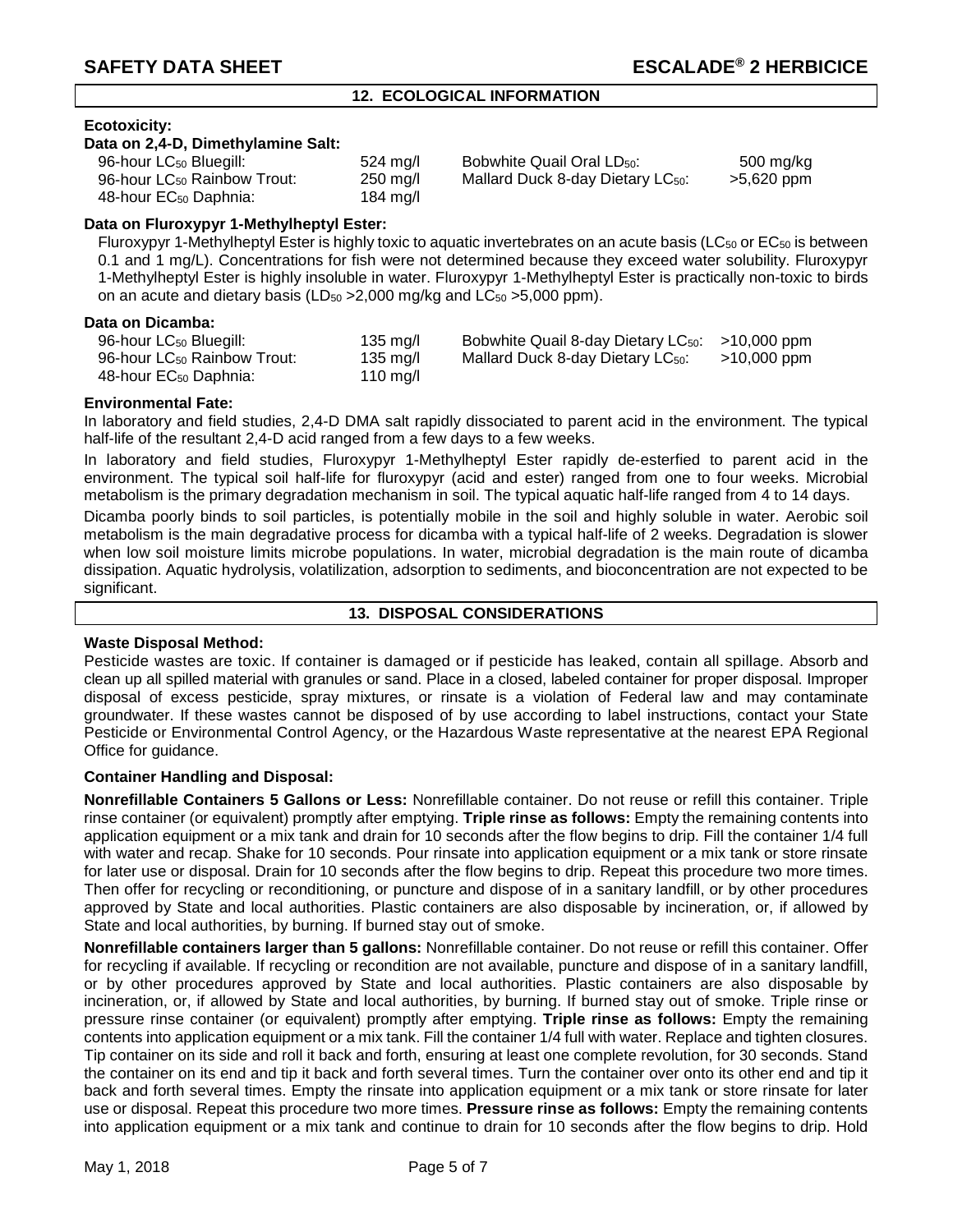# **SAFETY DATA SHEET ESCALADE® 2 HERBICICE**

container upside down over application equipment or mix tank or collect rinsate for later use or disposal. Insert pressure rinsing nozzle in the side of the container, and rinse at about 40 psi for at least 30 seconds. Drain for 10 seconds after the flow begins to drip.

**Refillable containers larger than 5 gallons:** Refillable container. Refill this container with pesticide only. Do not reuse this container for any other purpose. Cleaning the container before final disposal is the responsibility of the person disposing of the container. Cleaning before refilling is the responsibility of the refiller. To clean the container before final disposal, empty the remaining contents from this container into application equipment or a mix tank. Fill the container about 10% full with water. Agitate vigorously or recirculate water with the pump for two minutes. Pour or pump rinsate into application equipment or rinsate collection system. Repeat this rinsing procedure two more times.

Refillable Container: Refill this container with pesticide only. Do not reuse this container for any other purpose. Close all openings and replace all caps. Contact Nufarm's Customer Service Department at 1-800-345-3330 to arrange for return of the empty refillable container.

## **For Residential Use:**

**Container Handling: If empty -** Do not reuse this container. Place in trash or offer for recycling if available. **If partly filled -** If product cannot be used as directed, call your local solid waste agency for disposal instructions. Never place unused product down any indoor (including toilet) or outdoor (including sewer) drain.

## **14. TRANSPORTATION INFORMATION**

Follow the precautions indicated in Section 7: HANDLING AND STORAGE of this SDS.

## **DOT**

**<30 gallons per completed package** 

Non Regulated

## **≥ 30 and < 119 gallons per complete package**

UN 3082, Environmentally hazardous substance, liquid, n.o.s., (2,4-D Salt), 9, III, RQ

## **≥ 119 gallons per complete package**

UN 3082, Environmentally hazardous substance, liquid, n.o.s., (2,4-D Salt), 9, III, RQ, Marine Pollutant

#### **IMDG**

UN 3082, Environmentally hazardous substance, liquid, n.o.s., (2,4-D Salt), 9, III, Marine Pollutant

## **IATA**

UN 3082, Environmentally hazardous substance, liquid, n.o.s., (2,4-D Salt), 9, III, Marine Pollutant

## **15. REGULATORY INFORMATION**

## **EPA FIFRA INFORMATION**

This chemical is a pesticide product registered by the United States Environmental Protection Agency and is subject to certain labeling requirements under federal pesticide law. These requirements differ from the classification criteria and hazard information required for safety data sheets (SDS), and for workplace labels of non-pesticide chemicals. The hazard information required on the pesticide label is reproduced below. The pesticide label also includes other important information, including directions for use.

WARNING. Causes substantial but temporary eye injury. Harmful if swallowed or absorbed through the skin. Do not get in eyes or on clothing. Avoid contact with skin.

## **U.S. FEDERAL REGULATIONS**

**TSCA Inventory:** This product is exempted from TSCA because it is solely for FIFRA regulated use.

#### **SARA Hazard Notification/Reporting:**

**Hazard Categories Under Criteria of SARA Title III Rules (40 CFR Part 370.66):** Immediate and Delayed

#### **Section 313 Toxic Chemical(s):**

Dicamba (CAS No. 1918-00-9), 3.9 -4.3% by weight in product

# **Reportable Quantity (RQ) under U.S. CERCLA:**

Dicamba (CAS No. 1918-00-9) 1,000 pounds 2,4-D (CAS No. 94-75-7) 100 pounds **RCRA Waste Code:**